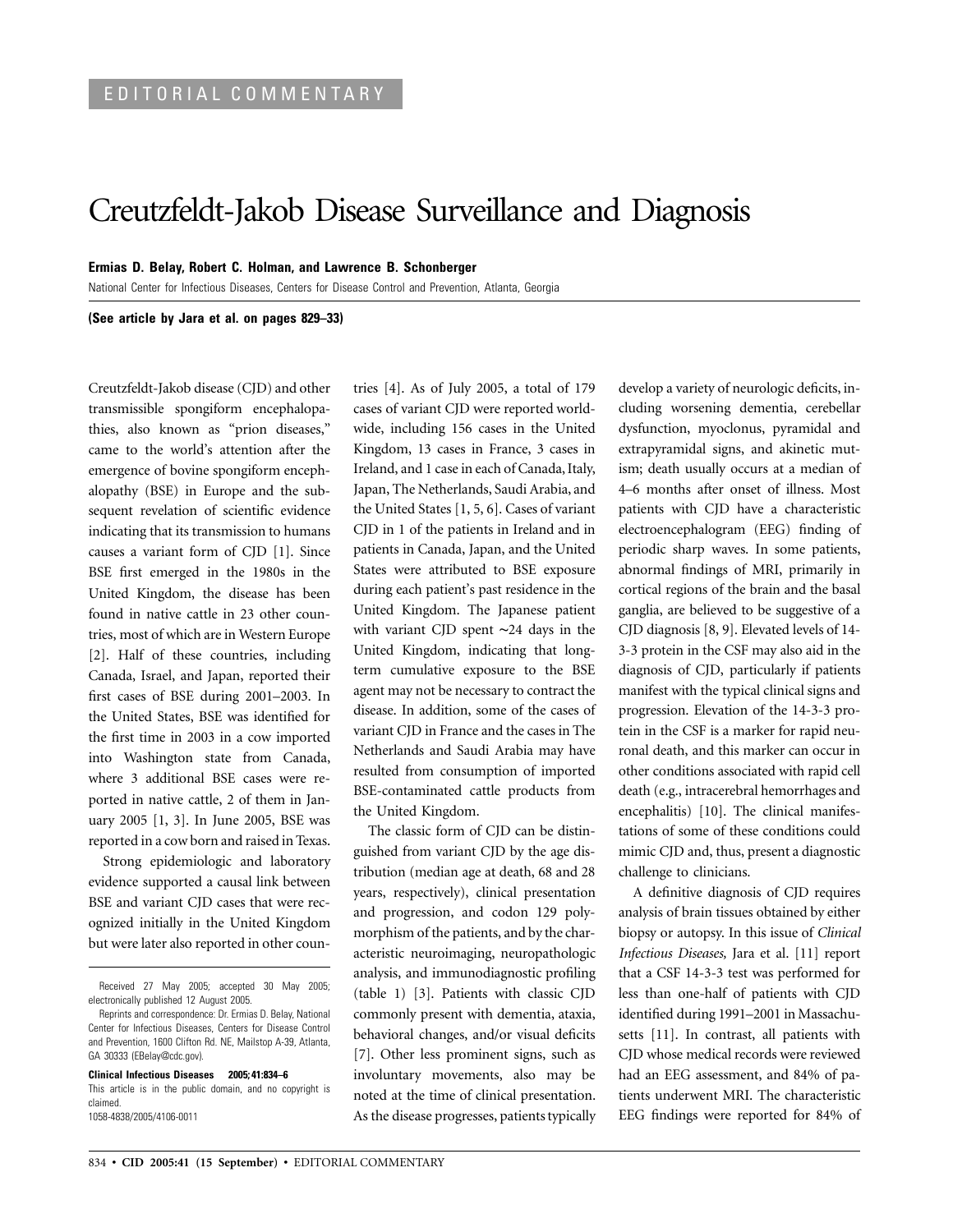| Table 1. | Clinical and pathologic characteristics distinguishing variant Creutzfeldt-Jakob disease (CJD) in the United Kingdom from |  |  |  |
|----------|---------------------------------------------------------------------------------------------------------------------------|--|--|--|
|          | classic CJD in the United States, 1979–2001.                                                                              |  |  |  |

| Characteristic                                                | Variant CJD<br>in the United Kingdom                                                                    | Classic CJD<br>in the United States    |
|---------------------------------------------------------------|---------------------------------------------------------------------------------------------------------|----------------------------------------|
| Age at death, median years (range)                            | 28 (14-74)                                                                                              | 68 (23-97) <sup>a</sup>                |
| Duration of illness, median months                            | $13 - 14$                                                                                               | $4 - 5$                                |
| Clinical presentation                                         | Prominent psychiatric/behavioral symptoms,<br>painful sensory symptoms, and delayed<br>neurologic signs | Dementia and early<br>neurologic signs |
| Periodic sharp waves on electroencephalogram                  | Often absent                                                                                            | Often present                          |
| "Pulvinar sign" on MRI <sup>b</sup>                           | Present in >75% of cases                                                                                | Very rare or absent                    |
| Presence of "florid plaques" on neuropathologic sample        | Present in great numbers                                                                                | Rare or absent                         |
| Immunohistochemical analysis of brain tissue                  | Marked accumulation of PrP-res                                                                          | Variable accumulation                  |
| Presence of agent in lymphoid tissue                          | Readily detected                                                                                        | Not readily detected                   |
| Increased glycoform ratio on Western blot analysis of PrP-res | Present                                                                                                 | Not present                            |
| Genotype at codon 129 of prion protein                        | Methionine/methionine <sup>c</sup>                                                                      | Polymorphic                            |

**NOTE.** Table adapted from [3]. PrP-res, protease-resistant prion protein.

<sup>a</sup> US CJD surveillance data 1979–2001.<br><sup>b</sup> High signal in the posterior thalamus.

c A patient with preclinical variant CJD related to bloodborne transmission was heterozygous for methionine and valine.

patients with CJD. Brain biopsy or autopsy was performed for more than one-half of the patients with CJD whose medical records were reviewed by Jara et al. [11]. As expected, the proportion of patients with CJD for whom brain biopsy was performed was inversely related to the age of patients.

Because brain biopsy is an invasive procedure and its diagnostic value depends on successful sampling of a multifocal lesion, it is not routinely advised for patients with a reasonable clinical diagnosis of CJD. Brain biopsy is more useful for patients in whom an alternative, potentially manageable condition is suspected. Adequate CJD infection-control protocols should be in place in hospitals that perform brain biopsy for patients with suspected CJD. This might help to avoid inadvertent exposure of patients to inadequately sterilized neurosurgical instruments previously used on patients whose CJD diagnosis becomes apparent after their surgical procedure. Such episodes of exposure have been reported in many hospitals, resulting in ethical and legal dilemmas, such as whether exposed patients should be informed about any potential risk [1]. Neurosurgical instruments used on patients with suspected CJD or on patients with no clear diagnosis at the time of craniotomy should be quarantined until the diagnosis is clarified, or they should be decontaminated by use of sterilization protocols recommended for reprocessing CJD-contaminated instruments [12].

In 1996–1997, the National Prion Disease Pathology Surveillance Center (NPDPSC) was established by the Centers for Disease Control and Prevention (CDC) in collaboration with the American Association of Neuropathologists to facilitate prion disease surveillance. The NPDPSC provides state-of-the art prion disease diagnostic services to US physicians without charge. The diagnostic tests performed at the NPDPSC include a CSF 14-3-3 immunoassay, routine histopathologic analysis, immunohistochemistry, and Western blot and prion protein gene analyses [13]. In 2002, the NPDPSC confirmed a diagnosis of prion disease for approximately half of the annual number of expected new cases of CJD in the United States; since then, the number of confirmations per year may have increased, because more clinicians became aware of this service. As of April 2005, the NPDPSC had confirmed prion disease in 1046 (60%) of 1747 suspected patients whose brain tissue specimens were examined. Of the 1005 patients for whom data were available, 851 (84.7%) had sporadic CJD, 149 (14.8%) had familial prion disease, and 5 (0.5%) had iatrogenic CJD.

In addition, the CDC periodically reviews the national multiple cause-of-death data to monitor the trend of CJD-related deaths in the United States. An average annual age-adjusted CJD-related death rate of 0.97 deaths per million persons was reported for the years 1979–1998 [14]. During 1999–2002, the most recent period for which complete national mortality data are available, a total of 933 CJD-related deaths were identified (264 deaths in 1999, 223 in 2000, 233 in 2001, and 213 in 2002). The age-adjusted CJD-related death rate for 1999–2002 was 0.91 deaths per million persons. The death rate decreased from 1.05 deaths per million persons in 1999 to 0.82 deaths per million persons in 2002; the reason for this decrease is not known.

Efforts to increase the number of autopsies among patients suspected of having died of CJD should continue. Postmortem examination of brain tissue specimens not only confirms a diagnosis of CJD, but also makes brain tissue available, which is crucial for furthering our